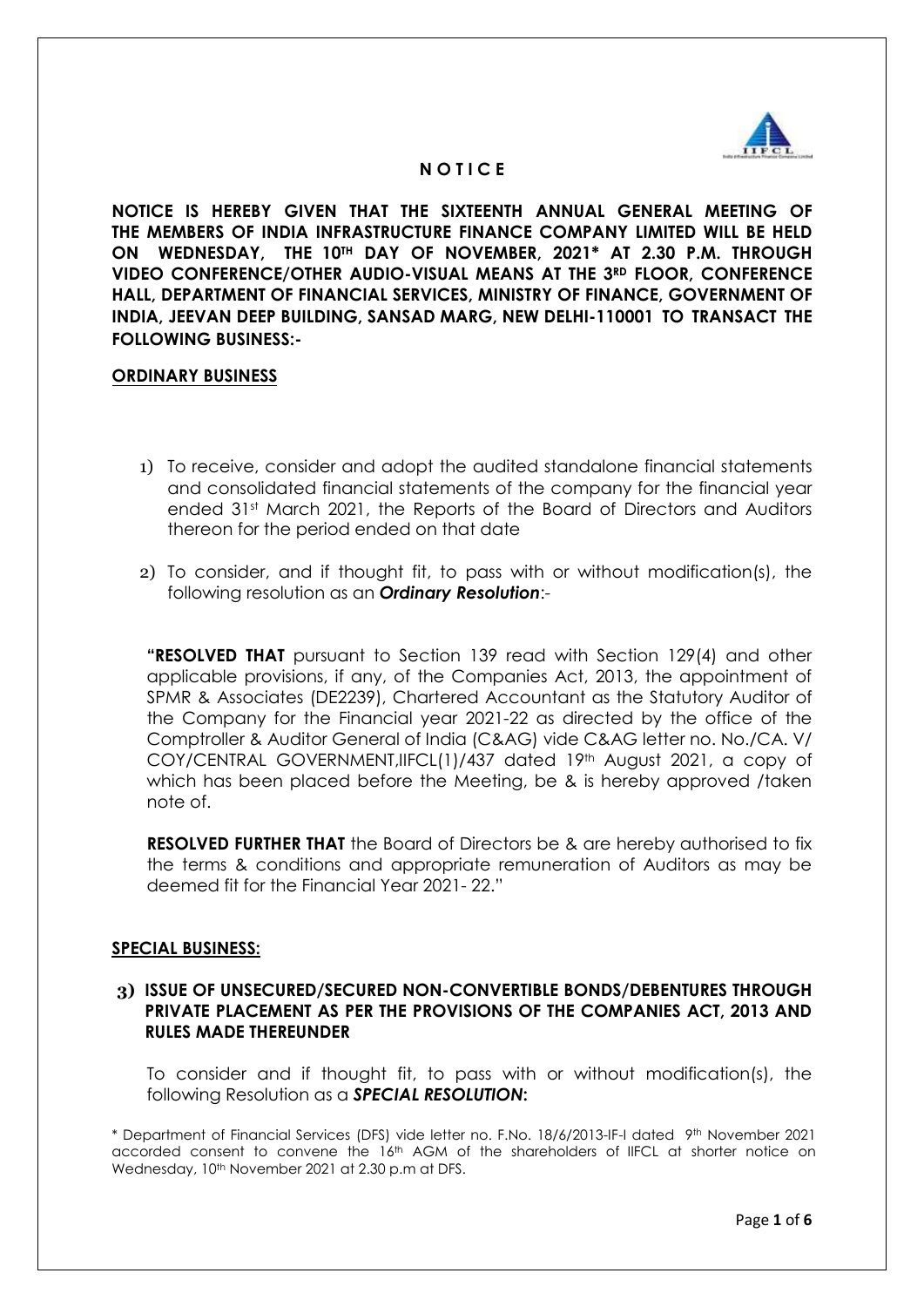**"RESOLVED THAT** pursuant to the provision of Section 42, 71 and other applicable provisions of the Companies Act 2013 (including any statutory modification(s) or re-enactment(s) thereof, for the time being in force) read with the Companies (Prospectus and Allotment of Securities), Rules 2014 and applicable provisions of the Securities and Exchange Board of India (Issue and Listing of Debt Securities) Regulations, 2008, The Reserve Bank of India Act, 1934 (As amended from time to time), applicable regulations and guidelines, Memorandum & Articles of Association of the Company and subject to such other applicable laws, rules and regulations and guidelines, and subject to necessary approvals, permissions, consents and sanctions, approval of the members of the Company be and is hereby accorded to the Board of Directors of the Company ( hereinafter referred to as "the Board") for having made and/or making offer(s) or invitation to subscribe to securities, including but not limited to bonds and non-convertible debentures, by way of private placement in one or more tranches, upto Rs. 22,400 crore (Rupees Twenty Two Thousand Four Hundred Crore only) during the period of one year commencing from date of passing of Special Resolution thereof, at such terms as may be determined under the guidelines as may be applicable, and on such terms and conditions as may be finalized by the Board or any duly constituted Committee of the Board or such other authority as may be approved by the Board.

**FURTHER RESOLVED THAT** for the purpose of giving effect to Private Placement of unsecured/secured nonconvertible bonds/debentures, as mentioned above, the Board of Directors of the Company (the "Board") or any duly constituted Committee of the Board or such other authority as approved by the Board, be and is hereby authorized to determine the terms of the Issue, including the size, class of investors to whom the bonds/debentures are to be allotted, the number of bonds/debentures to be allotted in each tranche, issue price, tenor, interest rate, premium/discount to the then prevailing market price, amount of issue, discount to issue price to a class of bond/debenture holders, listing, issuing any declaration / undertaking etc. required to be included in the Private Placement Offer Letter and any other regulatory requirement for the time being in force."

**FURTHER RESOLVED THAT** the Board of Directors or any duly constituted Committee of the Board or such other authority as approved by the Board of the Company be and is hereby authorized to do all such acts, deeds and things and give such directions as may be deemed necessary or expedient, to give effect to this Resolution."

# **4) ENHANCEMENT OF BORROWING LIMIT APPROVED UNDER SECTION 180(1)(c) OF THE COMPANIES ACT, 2013**

To consider and if thought fit, to pass with or without modification(s), the following Resolution as a *SPECIAL RESOLUTION***:**

**"RESOLVED THAT** pursuant to the provisions of Section 180(1)(c) and any other applicable provisions of the Companies Act, 2013 and the Rules framed thereunder (including any statutory modification(s) or re-enactment thereof for the time being in force) and the Articles of Association of the Company, approval of the members of the Company, be and is hereby accorded to the Board to borrow any sum or sums of money from time to time, for the purpose of the Company on such terms and conditions and with or without security as the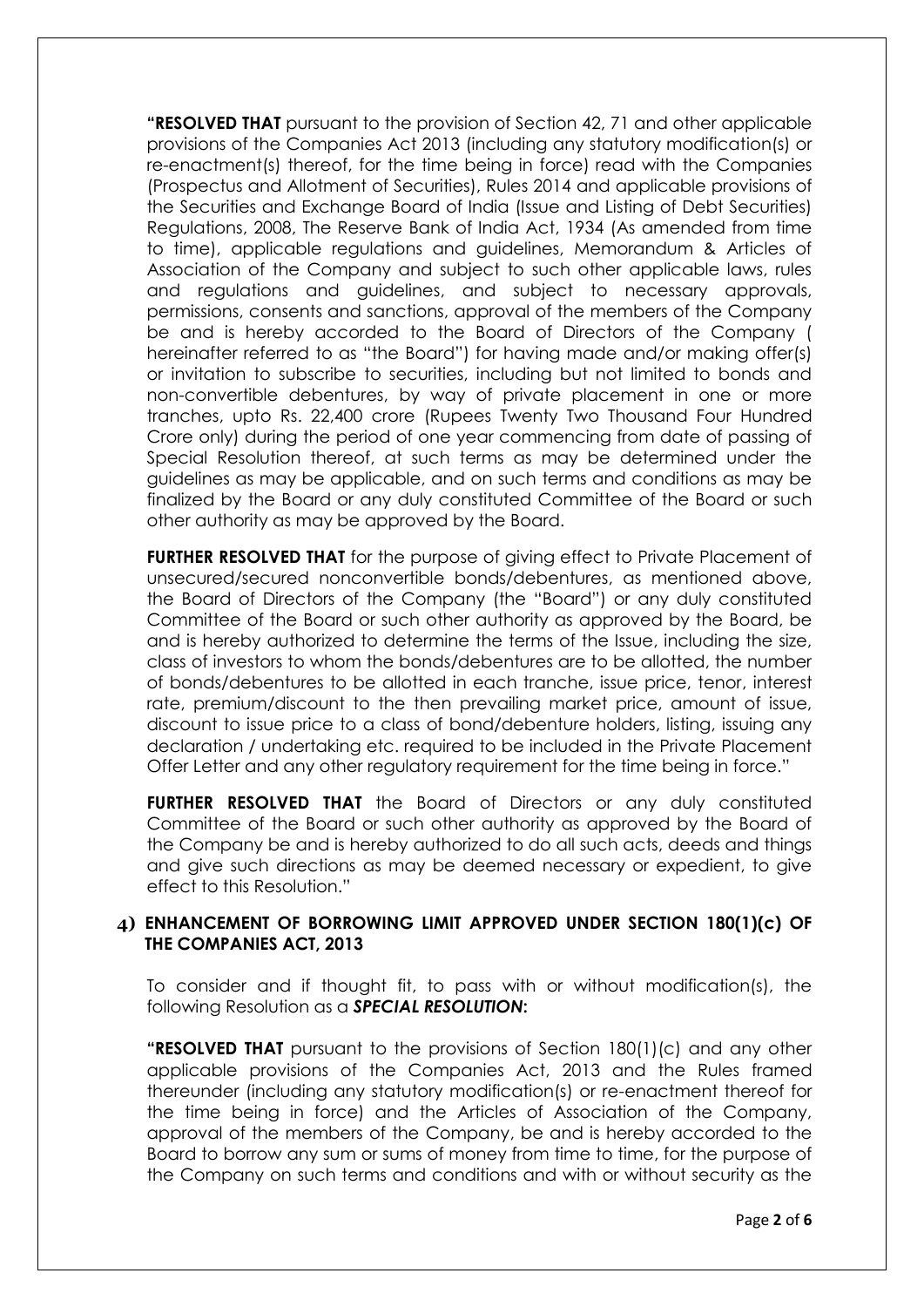Board of Directors may in its discretion think fit, notwithstanding that the money or monies to be borrowed together with the monies already borrowed by the Company (apart from the temporary loans obtained from the Company's Banker in the ordinary course of Business) may exceed the aggregate paid up share capital of the Company and its free reserves and security premium, provided however that the total borrowings outstanding any time including the monies already borrowed shall not exceed a sum of Rs. 70,000 crores (Rupees Seventy Thousand Crores Only).

**FURTHER RESOLVED THAT** the Board of Directors or any duly constituted Committee of the Board or such other authority as approved by the Board of the Company be and is hereby authorized to do all such acts, deeds and things and give such directions as may be deemed necessary or expedient, to give effect to this Resolution."

By Order of the Board of Directors

## **FOR INDIA INFRASTRUCTURE FINANCE COMPANY LIMITED**

**Sd/-**

Place: New Delhi Date: 9th November 2021 **Company Secretary** 

 **MANJARI MISHRA Membership No. F6204** 

## **REGISTERED OFFICE**

India Infrastructure Finance Company Limited Fifth Floor, Block -2 Plate A & B, NBCC Tower, East Kidwai Nagar, New Delhi-110023 CIN: U67190DL2006GOI144520 Website: www.iifcl.in

## **NOTES: -**

- 1. **A MEMBER ENTITLED TO ATTEND AND VOTE AT THE MEETING IS ENTITLED TO APPOINT A PROXY/ PROXIES TO ATTEND AND VOTE INSTEAD OF HIM/HER AND SUCH PROXIES NEED NOT BE A MEMBER OF THE COMPANY. THE INSTRUMENT OF PROXY IN ORDER TO BE EFFECTIVE SHOULD BE DULY STAMPED, COMPLETED, SIGNED AND MUST BE DEPOSITED AT LEAST 48 HOURS BEFORE THE TIME FOR HOLDING THE AFORESAID MEETING.**
- 2. Proxy Form(s) and certified copy of the Board Resolution(s) authorizing representative(s) to attend and vote at the Meeting shall be sent to the registered office of the Company.
- 3. The explanatory statement pursuant to section 102(1) of the Companies act, 2013 in respect of the aforesaid Special Business to be transacted at the meeting setting out all the material facts relating to the aforesaid business is annexed hereto and forms part of the notice.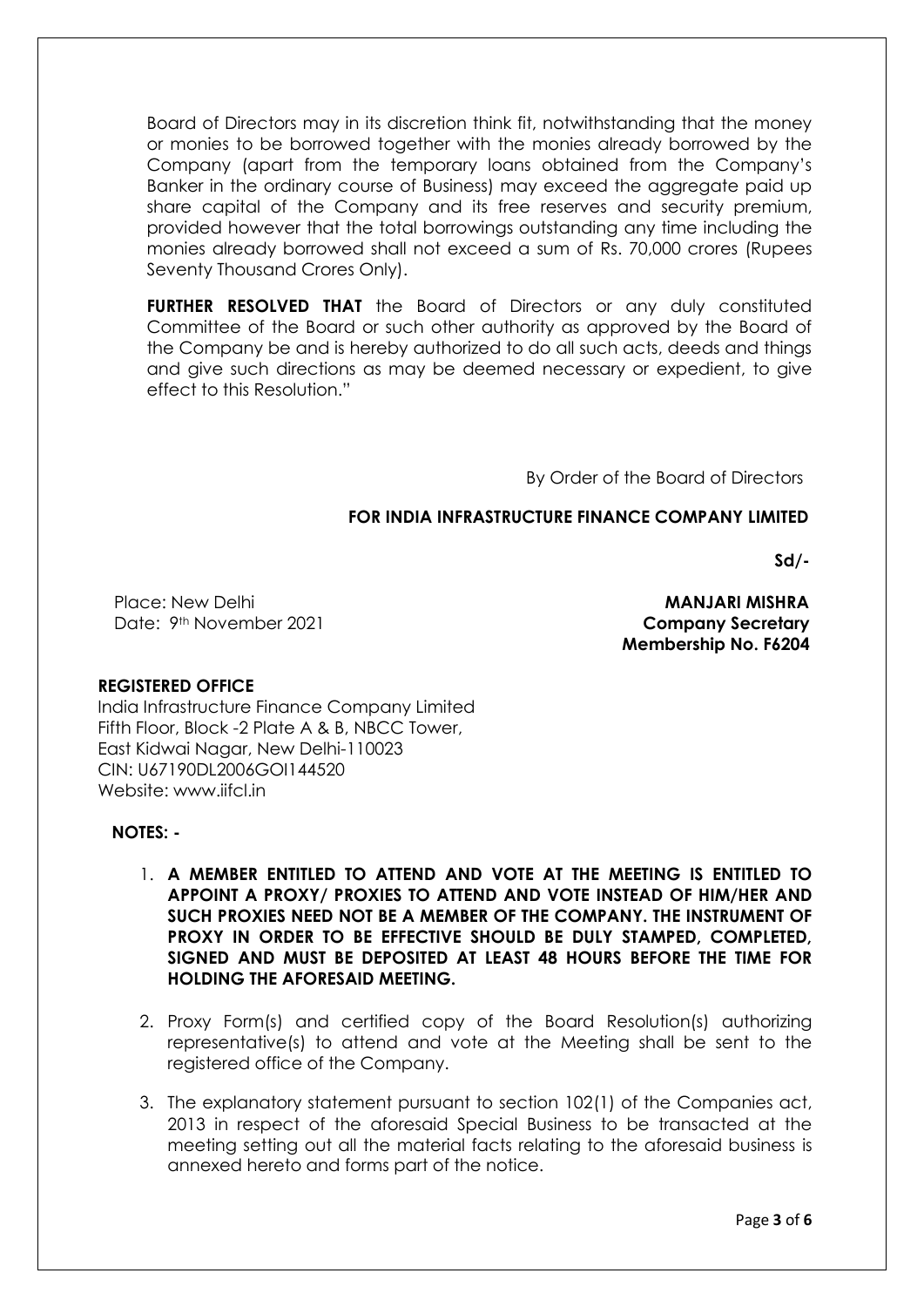- 4. Members may also note that the Notice of an AGM will be available on the Company's website www.iifcl.in. The Notice and other documents will also be available at the Registered Office of the company for inspection during the normal business hours on working days.
- 5. In view of the continuing COVID-19 pandemic, the Ministry of Corporate Affairs ("MCA") has vide its circular nos. 14/2020 and 17/2020 dated April 8, 2020 and April 13, 2020 respectively, in relation to "Clarification on passing of ordinary and special resolutions by companies under the Companies Act, 2013 and the rules made thereunder on account of the threat posed by COVID-19", circular no. 20/2020 dated May 5, 2020 in relation to "Clarification on holding on annual general meeting (AGM) through video conferencing (VC) or other audio-visual means (OAVM)" and Circular no. 02/2021 dated January 13, 2021 in relation to "Clarification on holding of annual general meeting (AGM) through video conferencing (VC) or other audio visual means (OAVM)" (collectively referred to as "MCA Circulars") permitted the holding of the Annual General Meeting ("AGM") through VC/ OAVM, without the physical presence of the Members at a common venue. In compliance with the MCA Circulars the 16th AGM of the Company is being conducted through VC/OAVM Facility.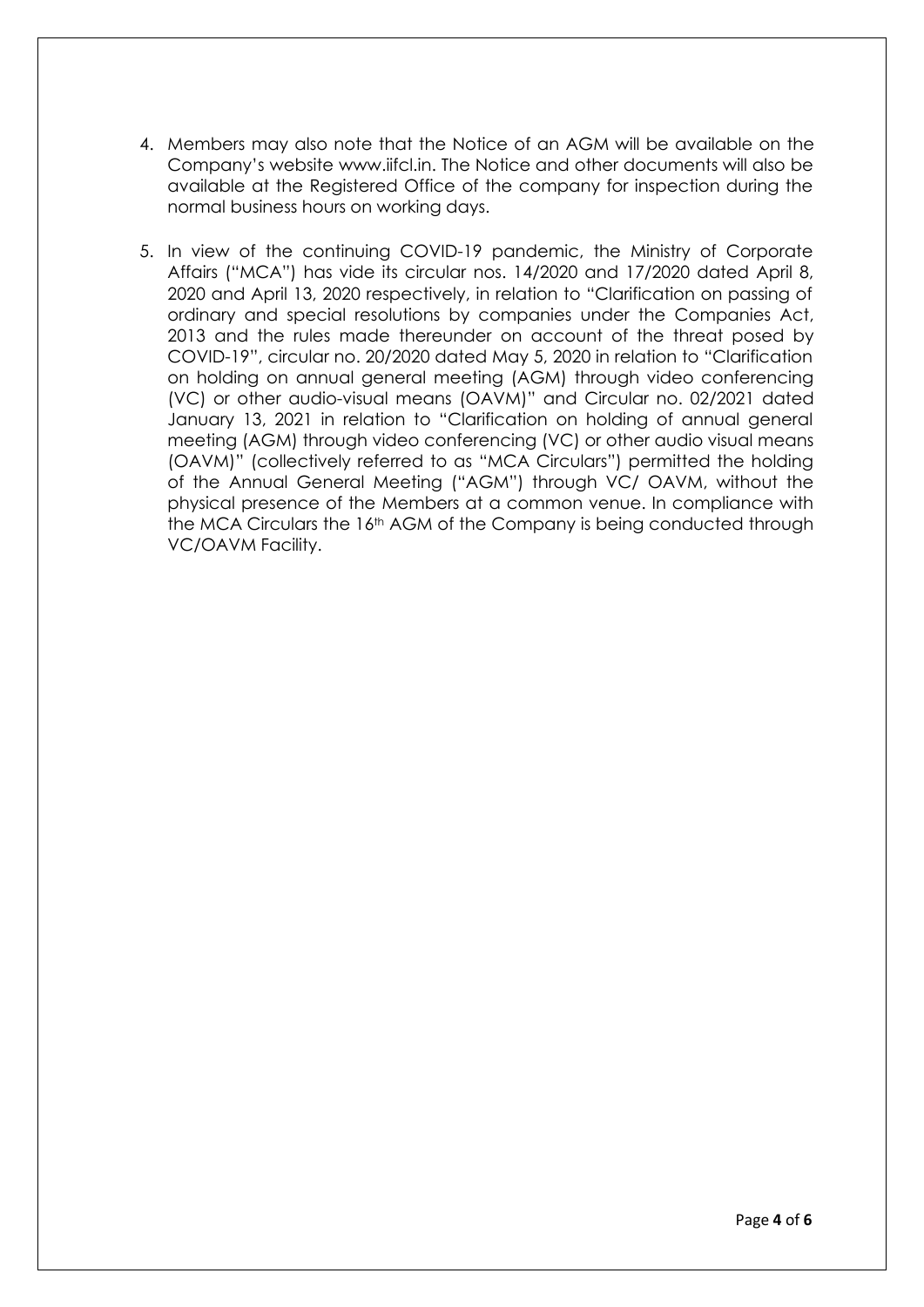#### **ANNEXURE TO NOTICE**

#### **EXPLANATORY STATEMENT PURSUANT TO SECTION 102 (1) OF THE COMPANIES ACT, 2013**

#### **ITEM NO. 3: ISSUE OF UNSECURED/SECURED NON- CONVERTIBLE BONDS/DEBENTURES THROUGH PRIVATE PLACEMENT AS PER THE PROVISIONS OF THE COMPANIES ACT, 2013 AND RULES MADE THERE UNDER**

Given the Company's future growth plans and to enable itself to raise extra budgetary resources as may be allocated by the Government of India, the Board considers it necessary to augment the long term resources of the Company through issuance of Unsecured/Secured Non-Convertible Bonds/Debentures which has better acceptability in the market and is very competitive. In view of the same, the Board of Directors had in meeting held on 16th March 2021 considered and approved, subject to the approval of shareholders, the resource raising plan of the company to the tune of Rs. 22,400 Crore by IIFCL. The Board of IIFCL is authorized to raise funds through Private Placement of Unsecured/Secured, Non-Convertible Bonds /Debentures taxable/tax free/infrastructure bonds/Offshore INR bonds/any other bonds upto Rs. 22,400 Crore during the period of one year commencing from date of passing the special resolution thereof, in one or more tranches, at such terms as terms and conditions as may be finalized by the Board or any duly constituted Committee of the board or such other authority as approved by the Board.

In terms of Section 42 and 71 of the Companies Act 2013 and Companies (Share Capital and Debentures), Rules 2014 any offer or invitation for subscription of NCDs to be issued by the Company on private placement basis requires prior approval of the shareholders by way of special resolution.

Approval of the shareholders will be valid for one year for all the offers or invitations for NCDs to be made during the said year.

The Board of Directors believes that the proposed offer will be in the best interest of the company.

None of the Directors and Key Managerial Personnel (KMP) of the company and their relatives are concerned or interested in the proposed resolution.

Your Directors recommends the resolution at Item No. 3 in the notice for your approval.

#### **ITEM NO. 4: ENHANCEMENT OF BORROWING LIMIT APPROVED UNDER SECTION 180(1)(c) OF THE COMPANIES ACT, 2013**

The present limits of borrowings (apart from temporary loans from Company's Bankers in the ordinary course of business) is Rs. 60,000 crore vide resolution passed in the Annual General Meeting held on 17th September, 2014 . In order to meet the future increased requirements of funds, which may arise on account of expansion plans/programmes of the Company, the Company may require raising further loans/borrowings from financial institutions, banks and others. Accordingly, it is proposed to increase the borrowing powers of the Board of Directors from the present limits of Rs. 60,000 crore to Rs. 70,000 crore. To secure the borrowing, which the Company may borrow from time to time, the Company may require to create mortgage/charges/hypothecation on all or any of the immovable and movable properties of the Company. Accordingly, it is proposed to obtain consent of the Company in terms of the provisions of Section 180(1)(c) of the Companies Act, 2013.